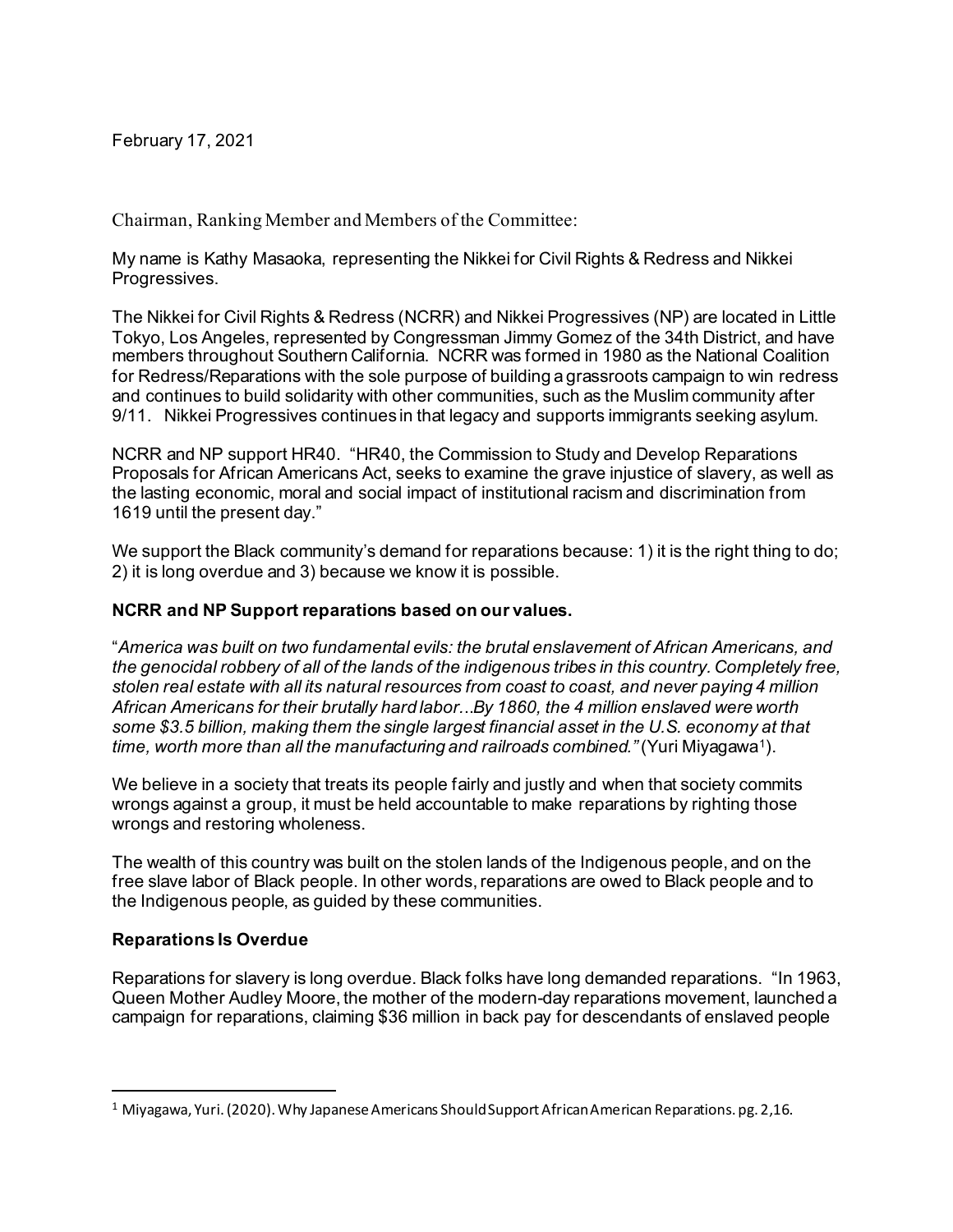as well as job quotas and job training." (M4BL Reparations Toolkit<sup>[2](#page-1-0)</sup>) Groups like the Self Determination Committee, the National Coalition of Blacks for Reparations in American (N'COBRA) founded in 1987 and the National African American Reparations Committee (NAARC) along with other groups have called for reparations for the institution and legacy of slavery, And HR40 has a long history since the late Congressman John Conyers introduced the bill over 30 years ago.

We know that many in this country did not know about Japanese American incarceration during WWII and that a great deal of education was and still is needed. So, too, many in this country, including ourselves, do not know the long history and legacy of slavery. We have been studying Black history and realized how much we did not understand about the depth and breadth of the impact of slavery or of Jim Crow, which lasted from 1877 to the mid-1960's and continued to enforce segregation through state-sanctioned terror and policing. We learned how racist practices like "redlining" systematically prevented Black folks from better housing. We learned how they were prevented from building wealth and that when Black folks did achieve some success, their communities were destroyed - like the community of Black Wall Street in Tulsa, Oklahoma, where the town was burned down and over 300 Black people were killed. No wonder the wealth of Black families is one-tenth the wealth of white families today.

We often think that the Civil War and the Emancipation Proclamation ended slavery, but it did not end lynchings. We learned that 6,500 Black people were lynched from the end of the Civil War to 1950 (which is two people per week). We often think that laws like Brown v. Board of Education, the Civil Rights Act of 1964, and the Fair Housing Act meant equal rights, but racism continued to find a way around real equality. "Virtually every institution with some degree of history in American, be it public, be it private, has a history of extracting resources out of the African American community - behind all that oppression was actually theft." (Ta-Nehisi  $Coates<sup>3</sup>$  $Coates<sup>3</sup>$  $Coates<sup>3</sup>$ 

# **Precedence for Reparations/Reparations Is Possible**

There is well-established precedence for reparations both internationally and in this country. "Germany paid nearly \$89 billion in reparations for the Holocaust between 1952 and 2012. This included \$7 billion paid to the state of Israel. Most of the reparations paid by Germany went to individual survivors through both one-time payments and ongoing monthly pensions." More recently, "in 2017 the Canadian government agreed to pay \$750 million to survivors of the so-called 'Sixties Scoop,' when Indigenous children were forcibly removed from their families between the 1960s and 1980s and placed in foster care or adopted by non-Indigenous families." (M4BL Reparations Toolkit<sup>4</sup>).

Even before the Civil War and since Emancipation, individual Black Americans fought for and won limited redress. "One example of a successful individual petition was made by Belinda Sutton, seeking reparations for wages for her forty years of enslavement. In 1783, she was

<span id="page-1-0"></span><sup>2</sup>M4BL Reparations Now Toolkit. (2020). History of Reparations Demands. pg. 54. https://m4bl.org/wpcontent/uploads/2020/05/Reparations-Now-Toolkit-FINAL.pdf

<span id="page-1-1"></span><sup>3</sup> Coates, Ta-Nehisi. (2019) Ta-Nehisi Coates Revisits the Case for Reparations.

https://www.newyorker.com/news/the-new-yorker-interview/ta-nehisi-coates-revisits-the-case-for-reparations

<span id="page-1-2"></span><sup>4</sup> M4BL Reparations Now Toolkit. (2020). History of Reparations in the International Context. pg. 52-53.

https://m4bl.org/wp-content/uploads/2020/05/Reparations-Now-Toolkit-FINAL.pdf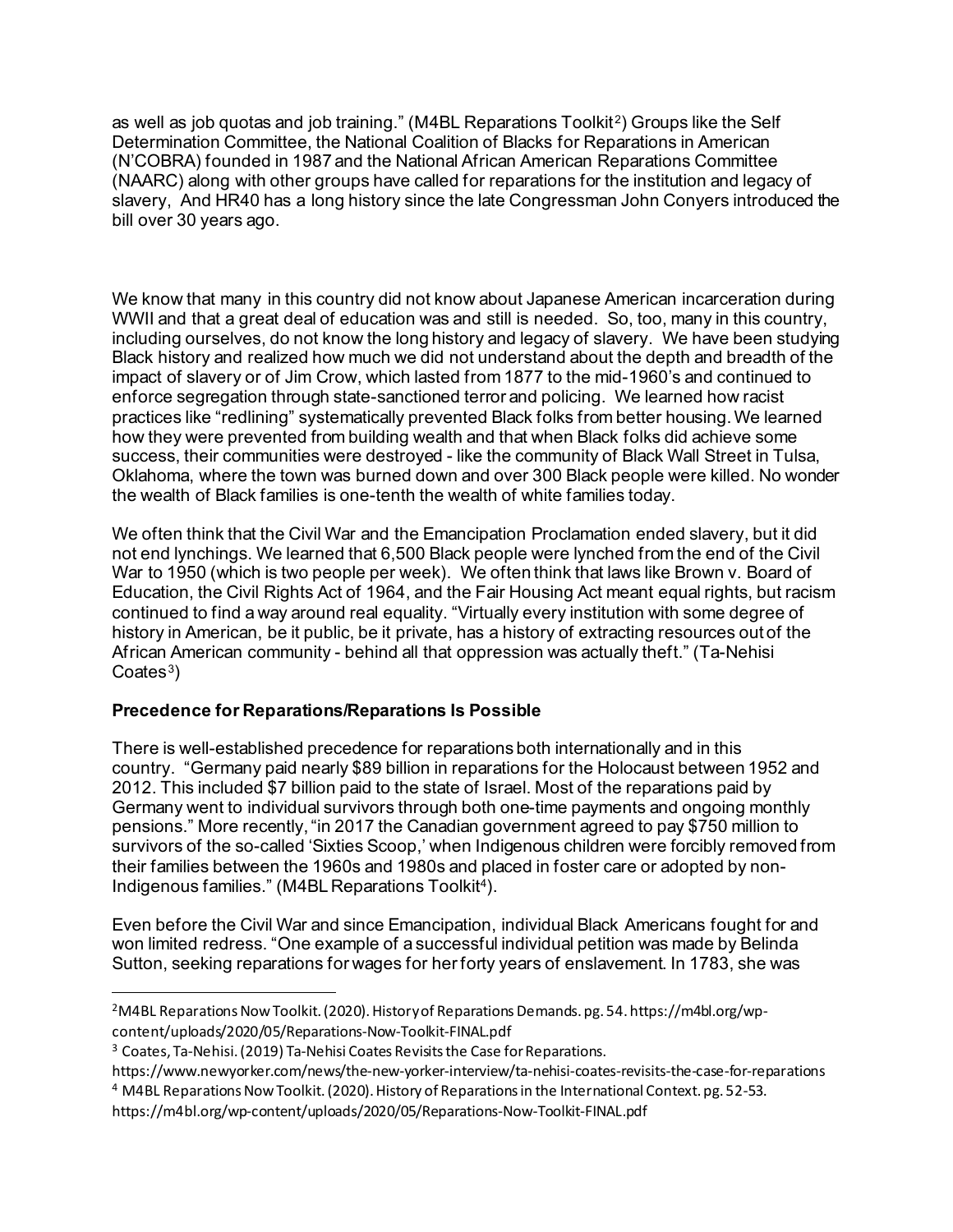awarded a monthly pension from Isaac Royal, one of the major financial contributors to Harvard University." (M4BL Reparations Toolkit<sup>[5](#page-2-0)</sup>). When Japanese Americans demanded redress for the injustice of the incarceration, it was based on the firm belief that our community was owed reparations, including an apology, individual monetary payments and a community fund. We know that reparations is possible because we won redress and reparations in 1988 with the passage of the Civil Liberties Act.

# **Where Credit Is Due - Black Support**

Our community's demand for reparations did not arise by itself, but was inspired by the Black community's fight for civil and equal rights in housing, education, and more. Their sacrifices and leadership opened the doors for us and encouraged our communities to rise up and demand greater civil rights, power and inclusion in education and employment.

We have to acknowledge the generous support of many Black groups and individuals who supported us in our campaign for redress and reparations - like Congressman Mervyn Dymally who authored a Japanese American redress bill in 1982; Rep. Ron Dellums who spoke in support of the bill; and the Black Congressional Caucus, which included people like Augustus Hawkins, Yvonne Braithwaite Burke, and consistently endorsed legislation for Japanese American redress and reparations. We also owe our thanks to then Assemblywoman Maxine Waters and the Rev. Jesse Jackson, who educated farmers and factory workers in the middle of America about the history of the incarceration of Japanese Americans during his presidential campaign in 1984 and 1988.

### **HR40 Is An Important First Step**

HR40 is an important first step towards reparations for the Black community. In 1981 when the idea of a commission was first proposed, many of us were against it. We were angry at the suggestion that a commission was needed "to study whether a wrong had been committed." But we soon realized its value and came together to mobilize our community. I even testified at the Los Angeles hearings which are now preserved on DVDs called *Speak Out for Justice*. For the Japanese American community, the 1981 Commission on Wartime Relocation and Internment of Civilians (CWRIC) authorized by President Jimmy Carter, provided an opportunity for many former incarcerees to speak out about the feelings and experiences they had held inside for 40 years. NCRR, which played a key role in organizing grassroots support within the Japanese American community, insisted that former incarcerees speak at the hearings instead of having just "experts" or "academics" testify.

Many of the Sansei (third generation Japanese Americans and children of the incarcerees) organizing this effort,heard anger, sadness, pain and strength as they listened to stories they had never heard before - none could stop listening. It was an opportunity to begin the healing process for our elders, for ourselves and for the entire community. More importantly, it was a chance for those incarcerated to express their own demands - for income and freedoms lost, for babies who died, for dignity taken away and much more. The CWRIC hearings brought Issei, Nisei and Sansei (first, second, and third generations) together to build a grassroots campaign, educate others about the incarceration, and reach out to other communities to win reparations.

<span id="page-2-0"></span><sup>5</sup> M4BL Reparations Now Toolkit. (2020). History of Reparations Demands. pg. 54. https://m4bl.org/wpcontent/uploads/2020/05/Reparations-Now-Toolkit-FINAL.pdf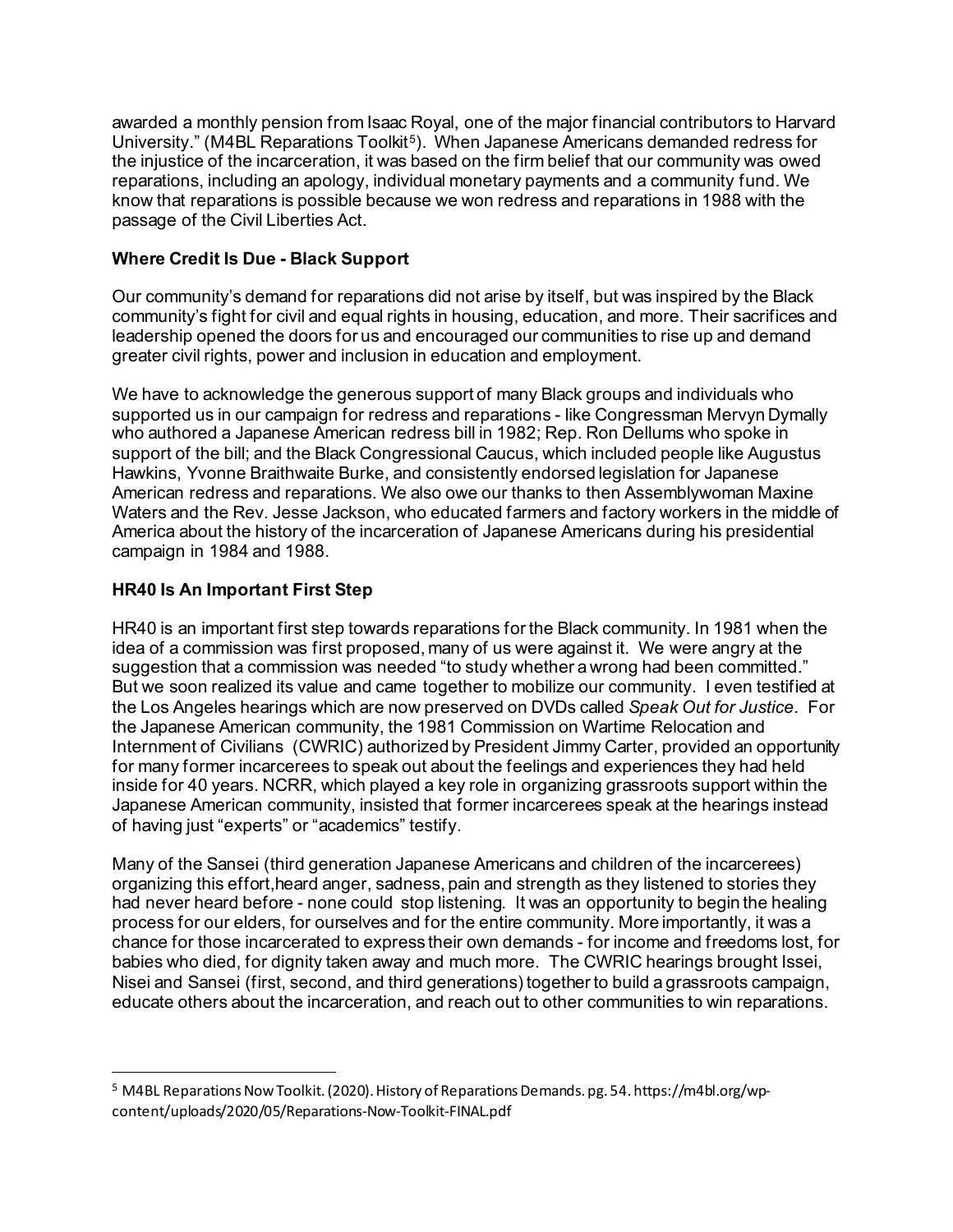HR40 is an opportunity for all of us to learn about slavery and the impact of racism on the Black community. This is a chance for many Black voices to be heard and for the Black community to express what kind of reparations it is owed.

We support this bill and the process that is being led by members of the Black community. This is an opportunity for all of us to listen and learn from stories we have never been told - from broad historical contexts to the most personal testimonies of pain, trauma and generational struggle.

While we understand there will always be resistance to great change, what we focus on is our support for the Black community to state their needs and demands. Just as it was important for Japanese Americans to self-determine our path towards redress and reparations, we fully stand behind the Black community as they self-determine their path forward.

It is a necessary step towards justice. It is a first step towards healing.

*Reparations are owed to the descendants of enslaved Africans, in a manner and form to be determined by them. Reparations must take as many forms as necessary to equitably address the many forms of injury caused by the transatlantic slave trade and chattel slavery. (M4BL Reparations Toolkit[6\)](#page-3-0).*

In Unity,

*Nikkei for Civil Rights & Redress Coordinating Committee*

| Richard Katsuda, Co chair | Janice Iwanaga Yen, Secretary |
|---------------------------|-------------------------------|
| Kathy Masaoka, Co chair   | Suzy Katsuda, Treasurer       |

Kay Ochi, Co chair

*Nikkei Progressives Coordinating Committee*

| June Hibino, Co chair   | Alex Kanegawa, Co chair |
|-------------------------|-------------------------|
| Jan Tokumaru, Co chair  | Mark Masaoka, Co chair  |
| Joy Yamaguchi, Co chair | Alan Kondo              |
| Mia Barnett             | Carrie Morita           |

<span id="page-3-0"></span><sup>6</sup> M4BL Reparations Now Toolkit. (2020). Why Reparations? pg. 17-18. https://m4bl.org/wpcontent/uploads/2020/05/Reparations-Now-Toolkit-FINAL.pdf